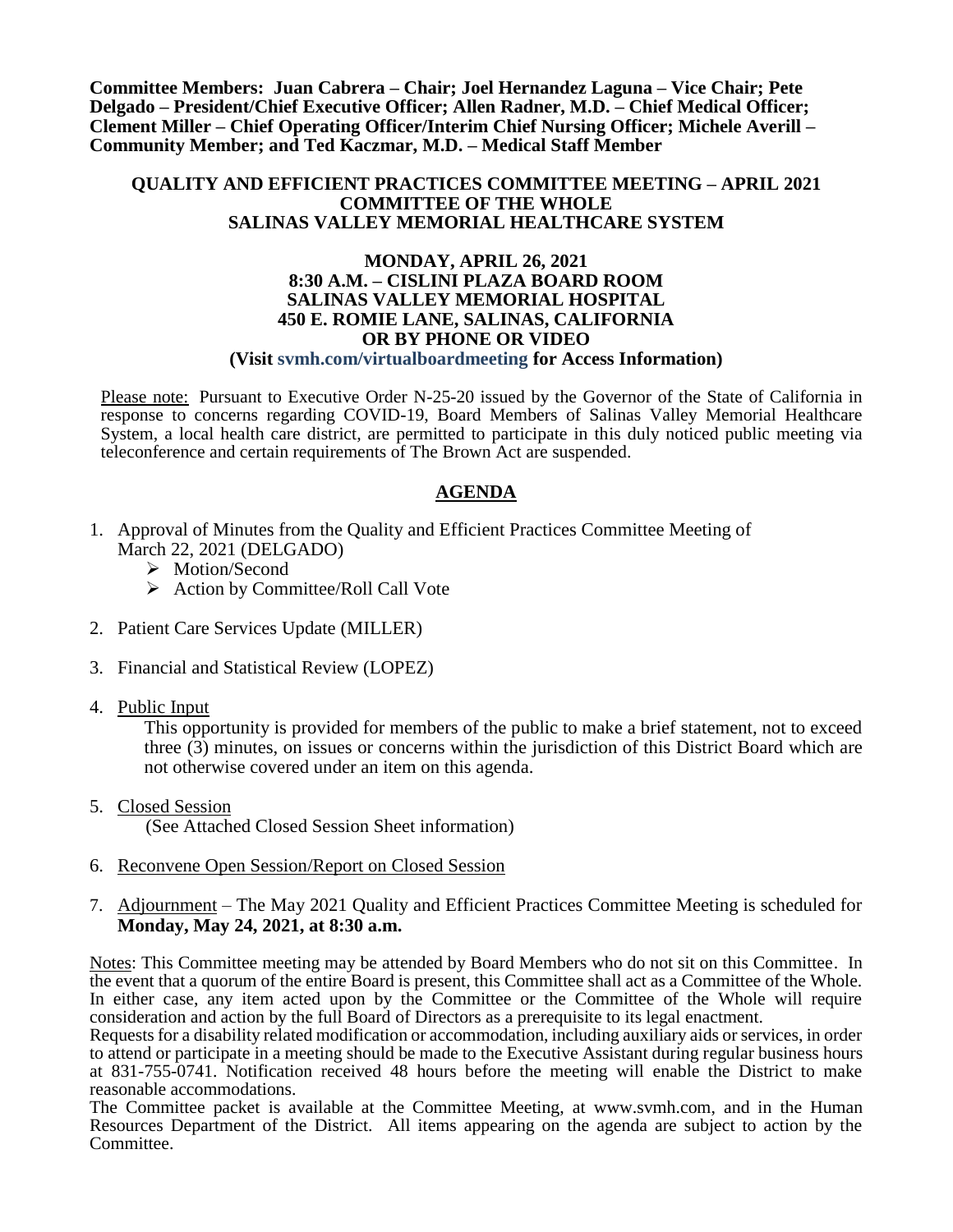## **QUALITY AND EFFICIENT PRACTICES COMMITTEE MEETING OF THE BOARD OF DIRECTORS – COMMITTEE OF THE WHOLE**

## **AGENDA FOR CLOSED SESSION**

Pursuant to California Government Code Section 54954.2 and 54954.5, the board agenda may describe closed session agenda items as provided below. No legislative body or elected official shall be in violation of Section 54954.2 or 54956 if the closed session items are described in substantial compliance with Section 54954.5 of the Government Code.

## **CLOSED SESSION AGENDA ITEMS**

### **[ ] LICENSE/PERMIT DETERMINATION** (Government Code §54956.7)

**Applicant(s)**: (Specify number of applicants)

# **[ ] CONFERENCE WITH REAL PROPERTY NEGOTIATORS**

(Government Code §54956.8)

**Property:** (Specify street address, or if no street address, the parcel number or other unique reference, of the real property under negotiation):

**Agency negotiator:** (Specify names of negotiators attending the closed session):

**Negotiating parties**: (Specify name of party (not agent):

**Under negotiation:** (Specify whether instruction to negotiator will concern price, terms of payment, or both): <u>with the contract of the contract of the contract of the contract of the contract of the contract of the contract of the contract of the contract of the contract of the contract of the contract of the contract of t</u>

#### **[ ] CONFERENCE WITH LEGAL COUNSEL-EXISTING LITIGATION**  $\overline{(Government Code \$  54956.9(d)(1))}

**Name of case:** (Specify by reference to claimant's name, names of parties, case or claim numbers):

**Case name unspecified:** (Specify whether disclosure would jeopardize service of process or existing settlement negotiations):

, or

### **[ ] CONFERENCE WITH LEGAL COUNSEL-ANTICIPATED LITIGATION** (Government Code §54956.9)

Significant exposure to litigation pursuant to Section 54956.9(d)(2) or (3) (Number of potential cases):

Additional information required pursuant to Section 54956.9(e):

Initiation of litigation pursuant to Section 54956.9(d)(4) (Number of potential cases):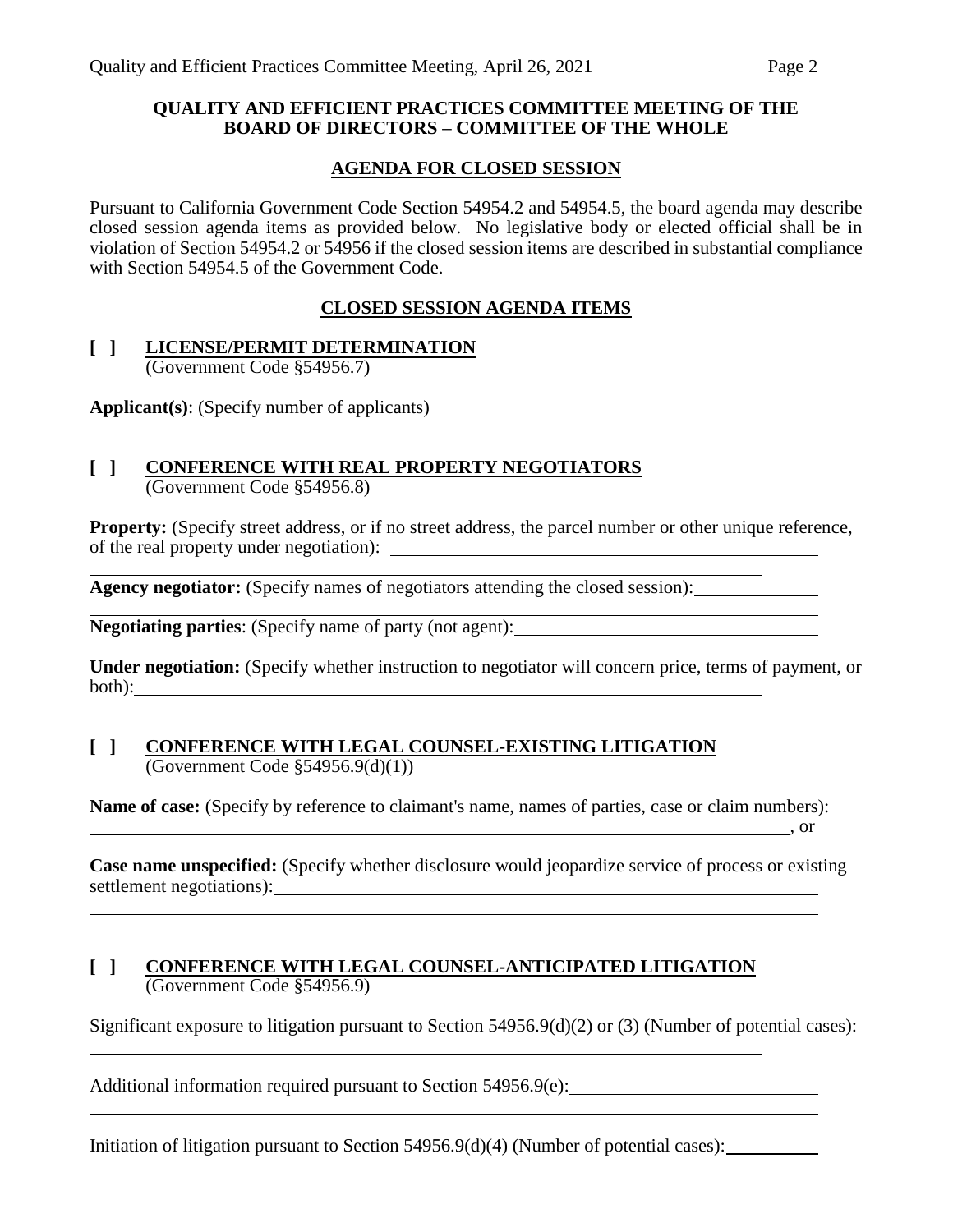### **[ ] LIABILITY CLAIMS** (Government Code §54956.95)

**Claimant:** (Specify name unless unspecified pursuant to Section 54961):

**Agency claimed against**: (Specify name):

## **[ ] THREAT TO PUBLIC SERVICES OR FACILITIES** (Government Code §54957)

**Consultation with**: (Specify name of law enforcement agency and title of officer):

# **[ ] PUBLIC EMPLOYEE APPOINTMENT**

(Government Code §54957)

Title: (Specify description of position to be filled):

## **[ ] PUBLIC EMPLOYMENT**

(Government Code §54957)

Title: (Specify description of position to be filled):

## **[ ] PUBLIC EMPLOYEE PERFORMANCE EVALUATION** (Government Code §54957)

**Title:** (Specify position title of employee being reviewed):

### **[ ] PUBLIC EMPLOYEE DISCIPLINE/DISMISSAL/RELEASE** (Government Code §54957)

(No additional information is required in connection with a closed session to consider discipline, dismissal, or release of a public employee. Discipline includes potential reduction of compensation.)

#### **[ ] CONFERENCE WITH LABOR NEGOTIATOR** (Government Code §54957.6)

**Agency designated representative:** (Specify name of designated representatives attending the closed session):

**Employee organization**: (Specify name of organization representing employee or employees in question): , or